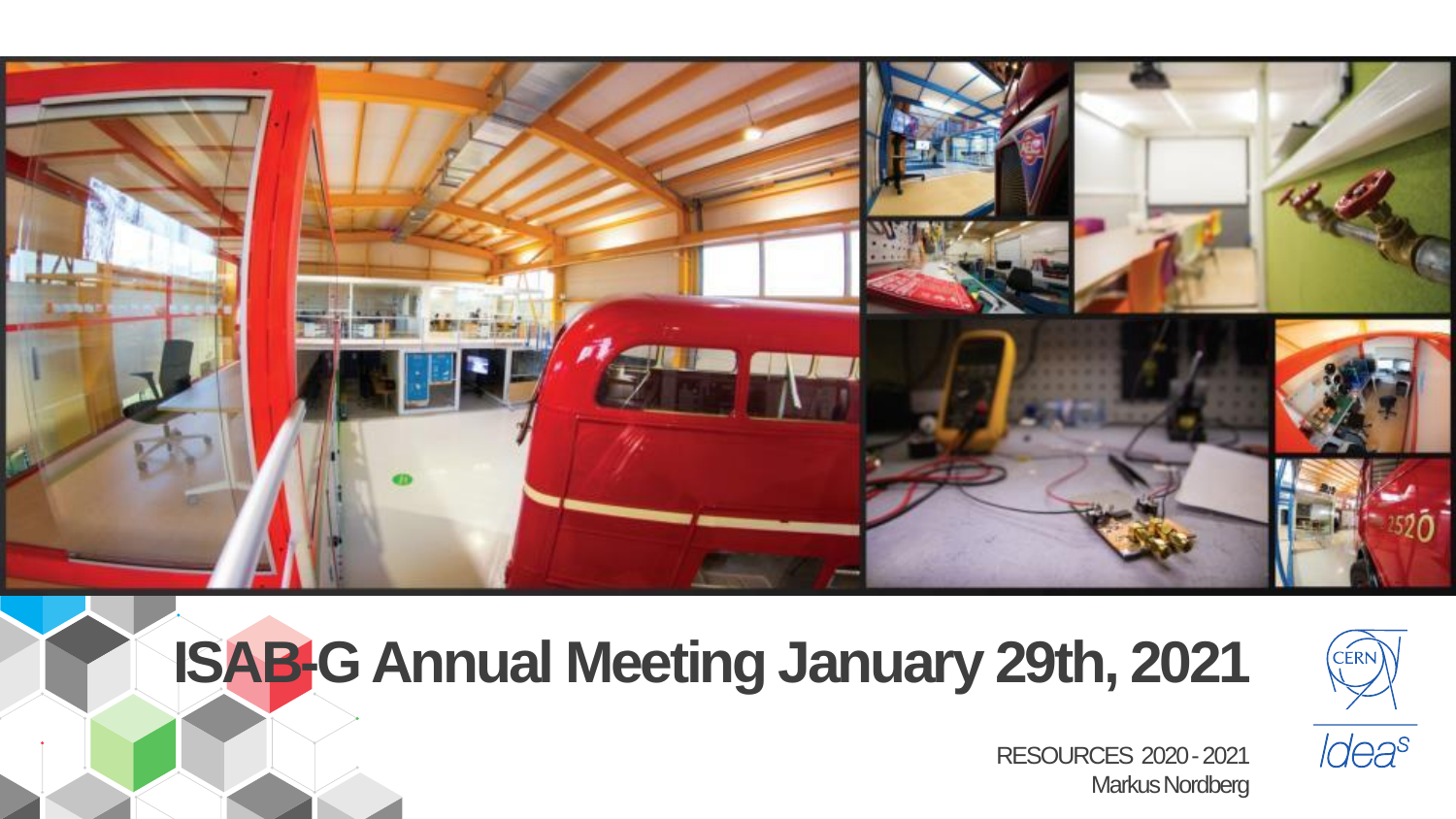### **SUMMARY STATUS 2016 - 2020**

| <b>Activity</b>                                         | 2016    | 2017 | 2018          | 2019                              | 2020 |
|---------------------------------------------------------|---------|------|---------------|-----------------------------------|------|
| Students (CBI, IfC, NTNU, CESP in residence):           | 9 weeks |      |               | 9 weeks 20 weeks 20 weeks 2 weeks |      |
| Number of students (MSc)                                | 95      | 146  | 225           | 280                               | 278  |
| EU-project meetings (STREAM, Medicis etc.)              | 3       |      |               |                                   |      |
| <b>IATTRACT-related events</b>                          |         |      |               |                                   |      |
| Hacks (e.g. Port, OpenCare, loT, PiScience):            | 9       | 12   | 12            | 11                                |      |
| Internal CERN events (e.g. IT, CMS, LHCb)               | 12      | 4    |               | 19                                | 5    |
| Regular weekly meetings (e.g. EMU, LabView, IS circle,) | 3       | 3    | $\mathcal{P}$ | 4                                 |      |
| Workshops, seminars, meetings (e.g. TedX, IDFW, clubs)  | 16      | 11   | 39            | 18                                |      |
| Of all above, number of week-end events                 | 17      | 11   | 8             | 20                                |      |
| Scheduled visits to IS                                  | 28      | 12   | 21            | 20                                |      |



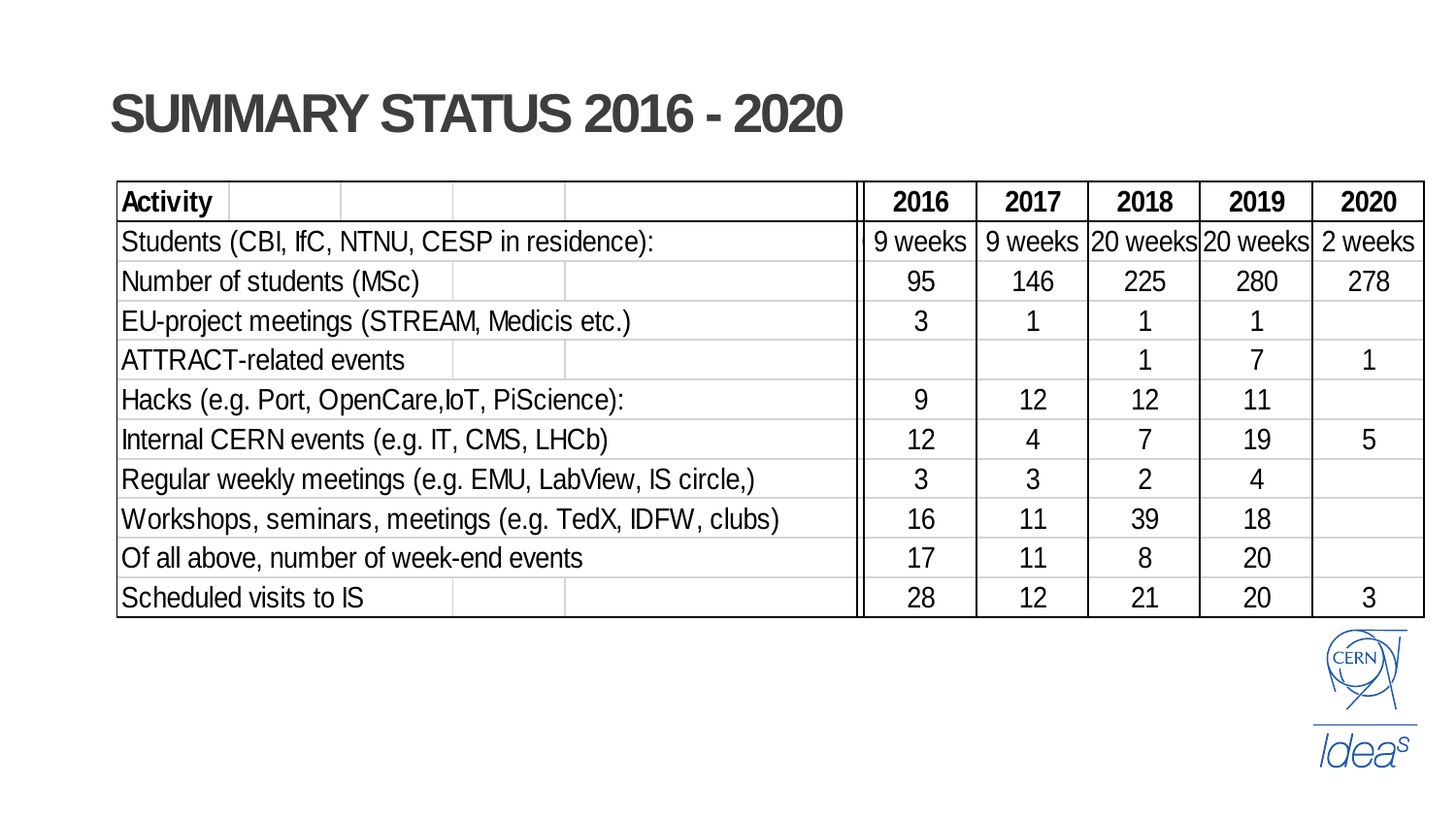## **UPDATED ID2 BUDGET PLAN**

|                      |                             | Actual | Actual | Actual |      |      |      |      |              |                                                        |                                                                                                                                                                         |  |     |  |
|----------------------|-----------------------------|--------|--------|--------|------|------|------|------|--------------|--------------------------------------------------------|-------------------------------------------------------------------------------------------------------------------------------------------------------------------------|--|-----|--|
|                      |                             | 2018   | 2019   | 2020   | 2021 | 2022 | 2023 | 2024 | <b>Total</b> |                                                        |                                                                                                                                                                         |  |     |  |
| IdeaSquare           | Personnel                   | 330    | 50     | 9      | 10   | 5    |      | 5    | 414          | e.g. PJAS/Fellows/Temp L.                              |                                                                                                                                                                         |  |     |  |
|                      | WS, equipment               | 65     | 25     | 65     | 70   | 70   | 25   | 25   | 345          |                                                        | Upkeeping, consolidating electro&mech WS, AV, cleaning etc.<br>Mech/electr. WShops, kitchen, 3D printers etc.<br>WSs, hacks, conferences, events related to CBI/ATTRACT |  |     |  |
|                      | Consumables, prototyping    | 40     | 20     | 26     | 10   | 20   | 20   | 20   | 156          |                                                        |                                                                                                                                                                         |  |     |  |
|                      | Events at IS                | 65     | 20     |        | 20   | 380  | 385  | 50   | 920          |                                                        |                                                                                                                                                                         |  |     |  |
|                      | of which charged to ATTRACT |        |        |        |      | 330  | 335  |      | 665          |                                                        | "Vouchers" for CBI students                                                                                                                                             |  | 665 |  |
|                      | plus using overheads.       |        |        |        |      |      |      |      | $\mathbf{0}$ |                                                        |                                                                                                                                                                         |  | 213 |  |
|                      | Consulting, travel          | 97     | 60     | 24     | 126  | 40   | 40   | 42   | 429          |                                                        | External/internal WS, IS travel                                                                                                                                         |  |     |  |
|                      | Sub-total                   | 597    | 175    | 124    | 236  | 515  | 475  | 142  | 2264         | average                                                | 323                                                                                                                                                                     |  |     |  |
| Carry-over from CERN |                             |        | 175    | 124    | 236  |      |      |      |              |                                                        |                                                                                                                                                                         |  |     |  |
| Other, new income    |                             |        |        | 0      | 0    | 370  | 280  | 284  | 934          | Exec mamt etc $\vert$ ass. 50% can be used for ID2 op. |                                                                                                                                                                         |  |     |  |

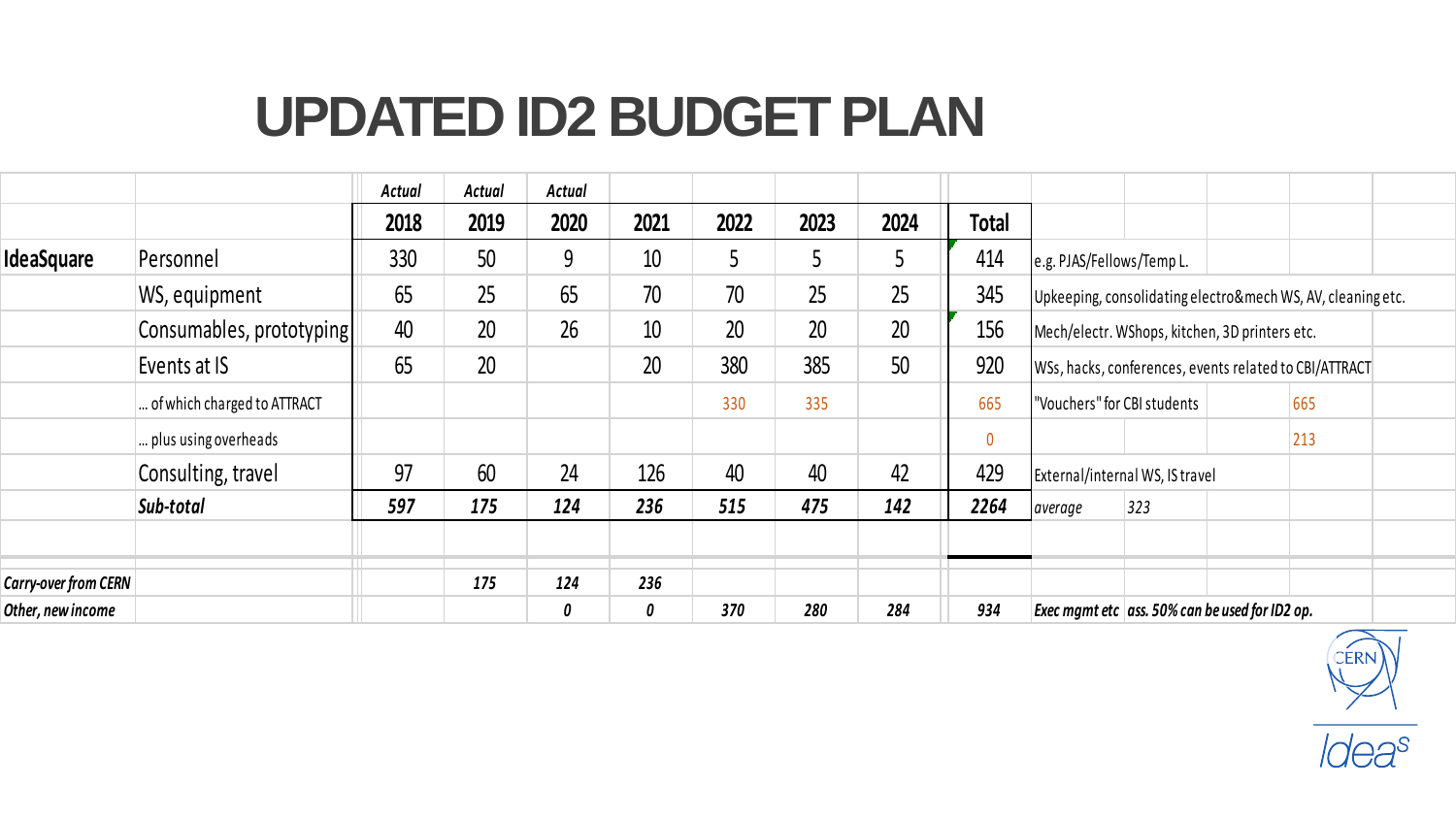#### **CONCLUSIONS**

- 2020 was strongly affected by COVID-restrictions, ID2 basically closed since early March – but we managed remotely to run 14 of the 17 scheduled CBI-like courses online, engaging 278 students …
- As of 2021, primary focus will now be supportingATTRACT Phase 2, which now incorporates CBI. CERN-connection stronger, but ...
- We have the funding in 2021 to run ID2, but beyond that we have no decision yet (more about that later)